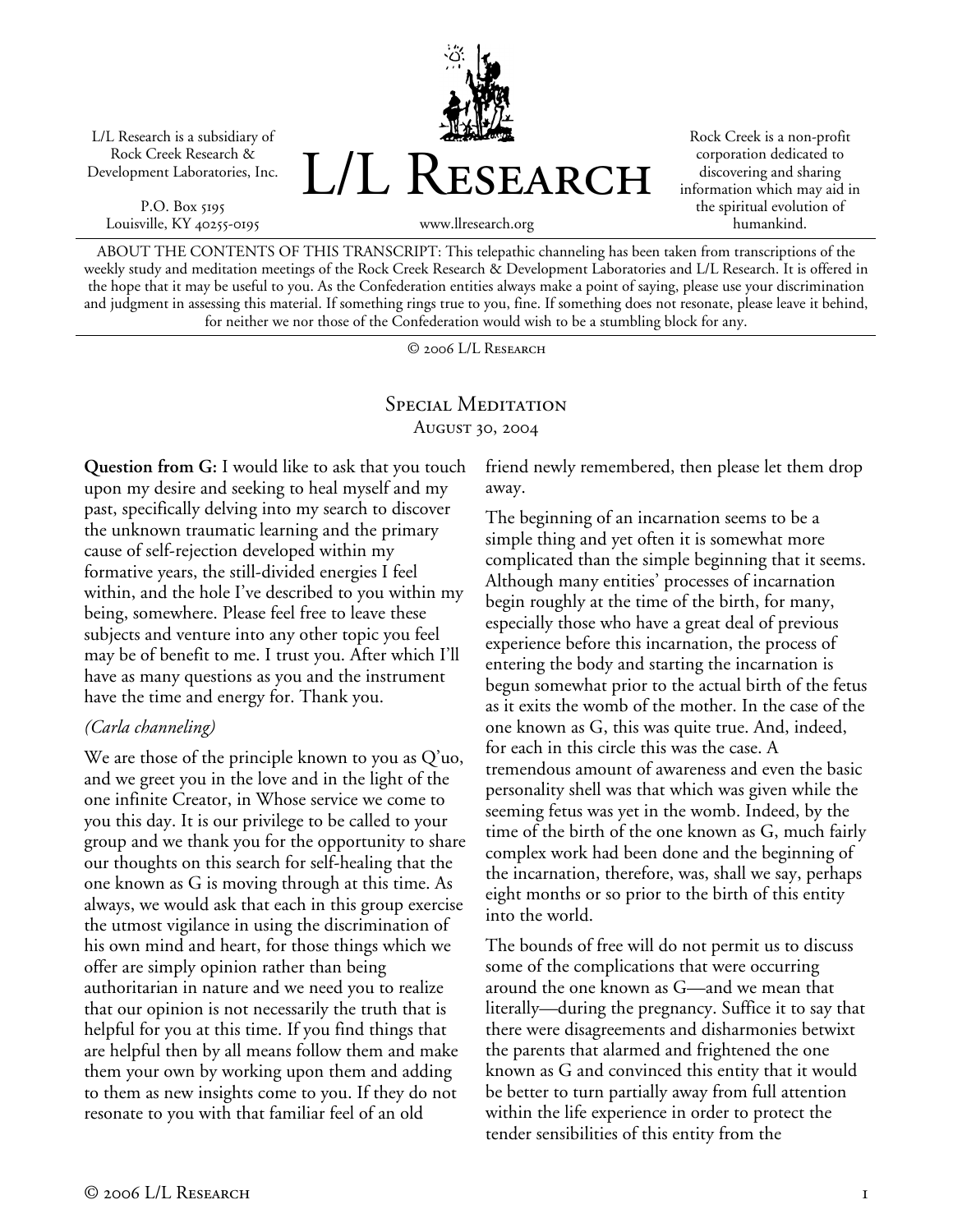disharmonies that it was experiencing about it. It was not seen by this very young entity that this decision might become inconvenient at a later time. Nevertheless, the decision was made at a very deep level, prior to the actual birth of this entity, so that the one known as G came into incarnation with a substantive and very deep-set bias against paying full attention to that which was spoken by any entity about it that would have any possibility whatsoever of causing harm to this entity.

Because of the nature of the family system of the one known as G, this entity's decision to protect itself was only underlined and emphasized by the events of its early life. The climate of constant disagreement and disharmony continued and as the entity grew and became able to have friends and to begin moving through those cultural systems that you call school and education, more and more evidence seemed to point to the fact that disharmony was the standard operating environment that could be expected and, therefore, each time there came an opportunity to begin to second-guess that first basic decision to lift the attention away from any spoken word from any perceived authority figure, the decision was always made, once again, in favor of protecting the self and distancing the self from spoken communication.

The lifting away from dependence upon words had the positive aspect of creating, for this entity, an inner safe place. It had the apparently negative aspect of constituting a defect in the linkage between short term memory and long term memory so that there grew to be the impression within the one known as G of there being no memory of those things which had gone before. In fact, it is as though within the mind of the one known as G there are files that are locked away that have been designated as being, shall we say, contaminated or infected and therefore, that have been placed where they cannot be accessed. This has constituted in the adult life of the one known as G a real stumbling block. And when we gaze at those steps which can recover the so-called hole in the mind, or the gaps in the memory, we find that, in many ways, the effort needed to recover such locked-away memory might be considered excessive.

It is, however, more possible to look at working with changing the layers of decision-making, moving down through the tree of mind to reaccess that point before birth when the one known as G first made the decision to angle himself away from spoken communication. When one attempts to change a decision that one has made for one's own good, one must realize that one is asking of the self that it trust new information over old and trusted information. This is usually the most difficult part of altering a behavior and attitude of a point of view: that is, becoming able to trust the judgment of the self in its new configuration to the point where the self is able to gaze at the old configuration and the new configuration and have confidence that the new configuration will function properly. Therefore, we would suggest that the first step in clearing the old configuration is to move into a state of mind which is silent and to create, in that silence, shall we say, a workshop, a place within where this work can be held, gazed at, and considered.

For this instrument, such a workshop was her choice. She created her own workshop by moving into that silence of mind in which she contemplated her favorite places until she found her very favorite place and then, within her own mind, she constructed, detail by detail, the workshop she felt she needed to do work in consciousness. She provided for herself two rooms with a little bathroom off the side of the office. She offered to herself a room that was for records and for office work and for a comfortable chair that she could sit in and muse and prepare herself to do work in consciousness. And then, through a wide-open gateway, with no door but simply the arch of space that indicated that there were two rooms [she created] a working room where there were three seats and, in front of those three seats, a large screen. She created two doors in that second room through which the male and female aspects of her guidance might step. And when she invited those aspects in and they came in and were greeted, they took the three seats—one [aspect] on each side of her and her seat in the middle. When she was ready to do the work, she and her guidance, holding hands, would light the screen with their intention and when the screen lit, then the work could be visualized and done. This instrument created a color scheme, carpets, works of art, and everything that she could think of to make this space both sacred and beautiful. And it is a place to which she moves in consciousness each time that she tunes to work as she is working at this moment.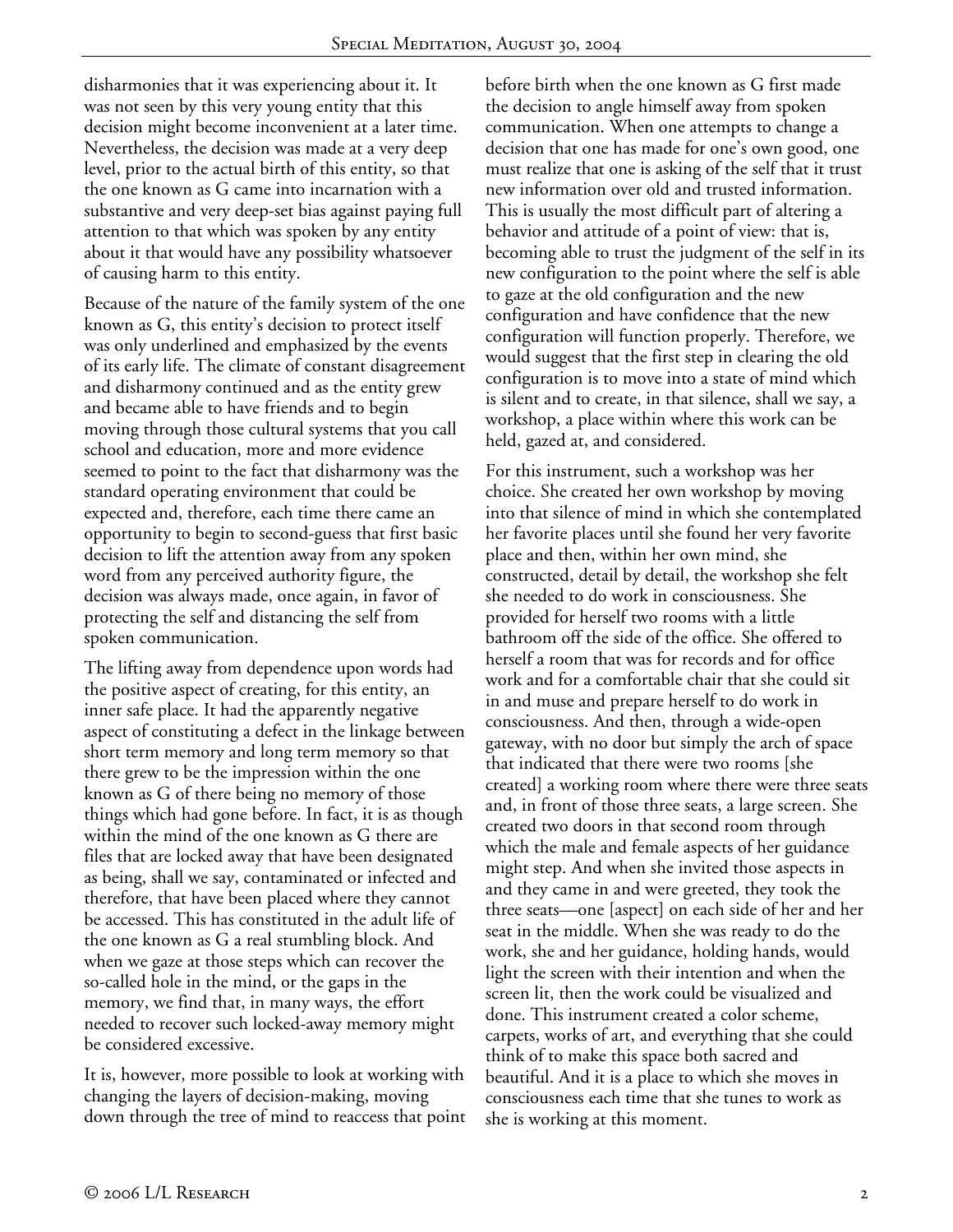We give you this degree of detail not to indicate what the one known as G should design but to indicate that it is important in creating a place of working that it be created with great thought and attention to detail, so that the one known as G makes for himself a place that is truly his own, where he feels at home and safe, and where he feels safe in calling forth his guidance and his own power.

This instrument is glad to aid the one known as G in the creation of this sacred space but we do caution the one known as G that each detail of the work be his own and come from his heart and his soul and his mind.

When this workshop has been created, we would suggest that the one known as G move there in consciousness on a daily basis, if possible, while he is doing this work of attempting to recover the decision made before birth. We cannot say before incarnation, for this was an incarnative decision. But the fact that it was a decision made in the womb has serious consequences and creates, for the work at hand, a level of complexity that is not seen when the damage, shall we say, has been done to an entity's sense of self after birth.

It was also so, for the one known as Carla, that great alarm and dismay was felt before the incarnation properly began. In this instrument's case, the alarm was deep enough that it prolonged the pregnancy so that this instrument was born only after ten months in the womb. However, this instrument did not choose to create for herself that safe place that she would have had by deciding to reject some portion of the environment about her after birth. Rather, it created for her a deep sense of what this instrument would call resentment. It, therefore, can be seen that this instrument's personality shell is actually more warlike or warrior-like than the personality shell of the one known as G; it turned not towards flight but, in the end, towards fight, whereas the one known as G simply turned aside and slipped away from the danger it had perceived.

We would take time to note, to the one known as G, that there is no shame in perceiving as negative, or undesirable, that level of disharmony which makes words mean nothing. The ways of entities who use words to hurt are such that words lose their meaning. Words cannot be used logically or with common sense, for they are but markers or symbols for unspoken and perhaps unknown biases which

drive the entity to use language in ways that are not consonant with logic. This is not an experience unique to his family system. It is relatively rampant within human society, in general, that words are used not to communicate but to control or to wound. Blessed indeed is the family system in which this is not true. The one known as G has now found his way into a spiritually-based family which holds the value of words used only for communication and not for control or for wounding. However, each of those in that family system makes frequent errors and has those moments when it does use words not purely to communicate but also to control, to persuade, or to wound. For the one known as G and for all of those within this family system, we could encourage careful thought when using words with the one known as G, realizing that this entity's wounds are of the nature of words being used as sticks and stones. If there is an energy there that can be perceived and that can be talked about, then we encourage, any time that such a slip from communication to persuasion to wounding is perceived, for there to be an honest and immediate effort to clean up communication and to reestablish communication as a clear and sweet channel of energy between two people.

That is the beautiful thing about communicating in clear blue ray, as this instrument would call it. When the heart is open and words are used well, each word carries that energy of the heart and can be perceived not as that which comes to wound but that which comes to aid. Gradually, through the time spent with this family system, the one known as G has found it more possible to listen to speech without becoming nervous or desiring to get away. And this is because that subconscious portion of the self recognizes the health and the attractiveness of these good words. It is an entirely new experience for this entity and is much appreciated on very deep levels. Yet still there is the backlog of two decades and more of difficulty and repetitive choices made to confirm the original choice that words are basically "bad" things. We overgeneralize here for the sake of the conversation.

We are giving this instrument the picture of the desert at night. It is dark. It is quiet. Indeed, it is silent. The stars stud the night sky as they do only in the desert when there are no cities about and no sources of artificial light and, indeed, no dwellings of any kind whatsoever. This is the environment of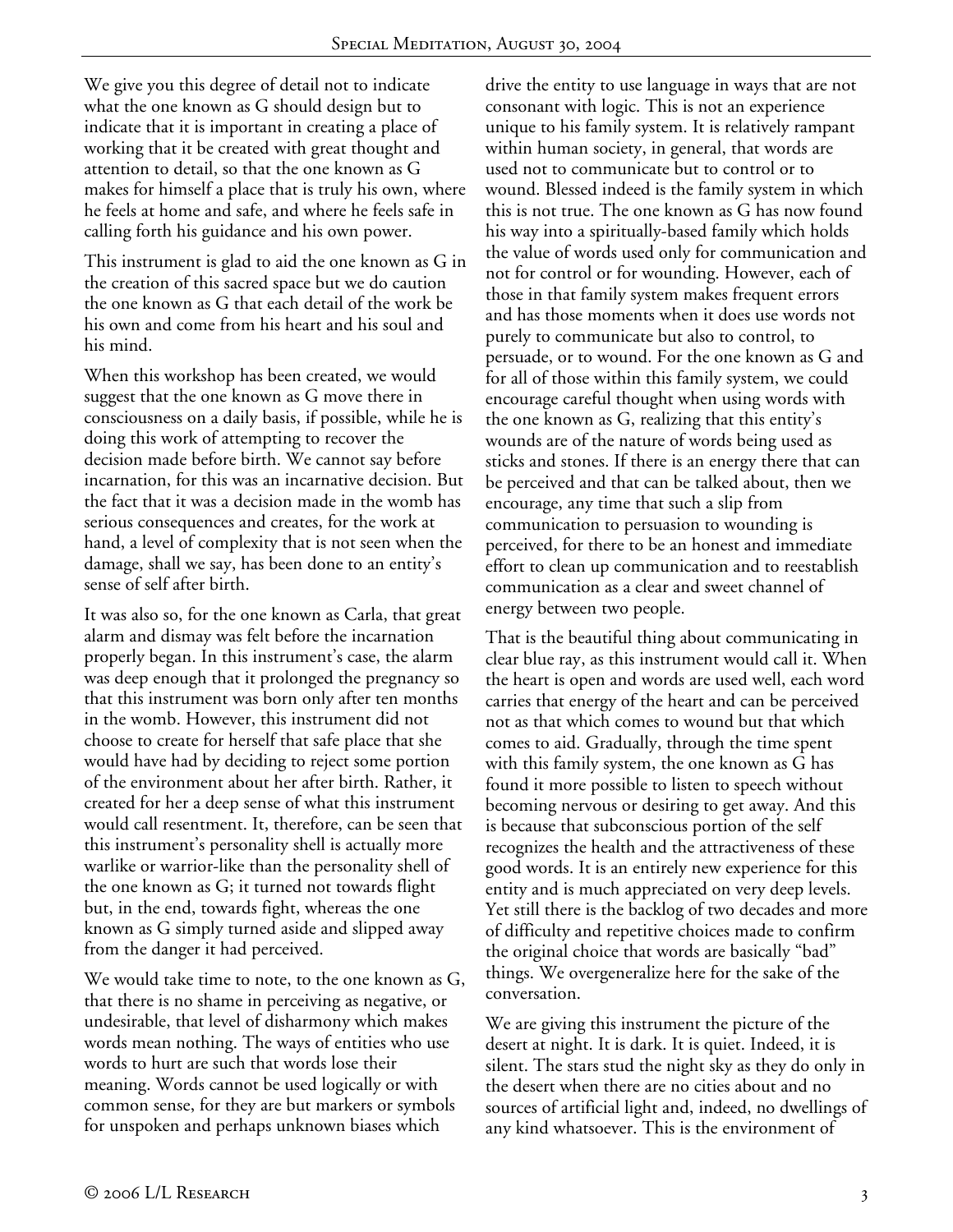simplicity. This darkness, this quietness, may well be part of the place chosen for the workshop by the one known as G, for these are two outward markers of simplicity and the present blockages are a reaction against complexity. We move here in ways that this instrument does not understand and we ask her forgiveness for moving her beyond her comfort level but, in working with decisions made before birth, we are in a kind of shadow-land. Before birth, an entity is very close to the larger entity that it is before choosing a body and committing to the connection of the silver cord. Decisions made at this time are not irrevocable, for they did not come in as part of the personality shell. But they have that incredible strength of initial decisions that have never been circumvented or changed.

So, moving back into this space of darkness, it is perhaps not simply desert but more: the womb itself, that true darkness that has never seen any light. Realize that, to the one known as G, the womb itself was a dangerous place. There was no safety anywhere. The entity which carried the one known as G was angry and unhappy. This communicated itself, especially when this entity engaged in conversation with the one known as G's father. We do not suggest that either of these two parents were negative entities. Indeed, those who are parents to the one known as G are, as is he, beautiful, loving souls seeking to learn and to serve. However, they were chosen by the one known as G as part of a setup for an incarnational lesson that was designed to open the heart. And, indeed, this has, to some extent, misfired from the beginning because of this initial decision.

As the one known as G begins to engage in moving back into the layers of fear that prompted this early decision, we encourage a tremendous feeling of patience and compassion. Think of yourself as a doctor that has been called in to remove a splinter that has worked itself deep into the finger, or the toe, creating a tremendous amount of pain and an inability to use that particular appendage. Through time, that thorn has been unable to work itself out and it has festered in place. Indeed, it has encapsulated itself so that it is no longer able to be gotten at by a pair of pincers. It cannot be tweezed out.

Think of the work that you do in your workshop as a way of putting the appendage, the hand, or the

foot, into the hot water of your silence, your darkness, your meditation and then think of asking for what would constitute a drawing solution such as the Epsom salts, for drawing out deep infection. What aspects of self would you call on to assist you in this work of healing? What aspects of your guidance would you call forth? If you were going to call forth a totem animal to give you courage to confront your deepest fears, what animal would you choose? Take the time to answer that question, to choose that totem animal and to make friends with it, so that you may ask it for help. What odor, what aroma, would you consider the best, the most inspirational for you to use in sweetening your mind and resting your heart as you do this work? Take the time to look at this question and choose an essential oil or incense that you may use when you do the work. Find as many ways as possible to set up for yourself a magical time, so that when you move into this workshop experience, you're using all of your senses and all of your help and all of the aspects of this personality shell that you bring to this work to bear on this question.

It may seem that you are dancing around this question by attending to so many details, but our feeling is that it is quite central that you create a place of safety in a new configuration of self that has as much attractiveness and soundness and substance, metaphysically speaking, as the safe place of the old configuration of thought has. For you cannot fool your subconscious self. It shall not heal itself because you ask it to, on a shallow basis. It takes time to convince that child self, that infant self, that it is safe to change from one closet to another. We say "closet" because we have used that metaphor before in discussing your particular difficulty. This instrument, just this morning, was editing the last special session which this group offered for the one known as G and in it we were using that term because it was a good thing at the time that it was chosen and it is only recently that it has become more and more of a prison than a closet, more of a limiting thing than a safe place.

So when that child self is offered a new safe place, because it is a safe place that is without those neat boundaries of the old safe place, the new safe place needs to be very detailed, very specific, very trustable. And this will take some serious repetition. This is not work done in a day or a week or even a month—it takes time to convince the self that one is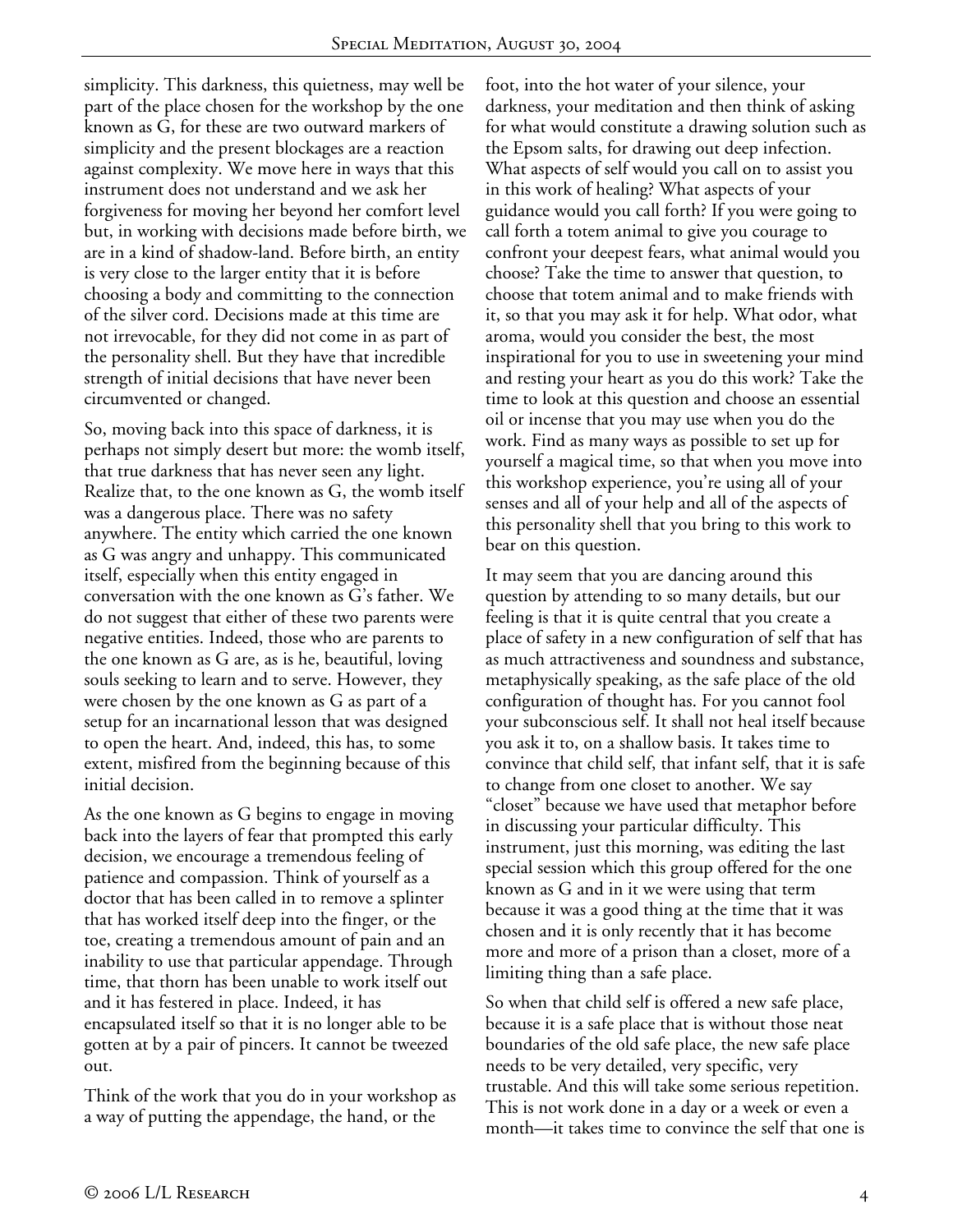serious when one is attempting to move at such a deep level within incarnation.

Outside of incarnation these alterations of thoughts are relatively simple because they are visible; the veil between conscious and subconscious does not hold. And work at very deep levels, even archetypical levels, can be done, certainly not quickly but consciously. Within incarnation, such attempts are not visible. One can work with that which shows above the level of consciousness but much of the real work is done under the threshold of consciousness and outside of the conscious awareness of the individual. Consequently, work that is done in these workshop meditations will be seated through sleep; and perhaps the one known as G will begin to have dream experiences that indicate that this material is being worked through.

It will be work that will be done completely on faith, for there will be no immediate result, and when results do begin to come into the conscious mind, it will be inkling by inkling and hint by hint rather than being a sudden and complete "aha!" experience. But we believe that the one known as G is on a good track. We agree with the one known as G that it would be helpful to move out of this closet, this previous safe place that has become such a limiting factor. For when this entity hears but does not hear, in each case, this is that same mechanism working perfectly to protect the one known as G from pain.

Think of what a daring thing it will be for the one known as G to ask to hear everything! After it asks this thing and has been given the boon of hearing all, it still shall be in a world in which many entities will speak words designed not to communicate but to persuade or to wound. That will not change. That basic truth of the environment of third density will remain as it is. Consequently, the challenge is to create, within the self, an intention that stands the test of time.

We offer to the one known as G our aid in being with him in his meditations and assure the one known as G that he has only to ask and we shall join him as that energy that deepens and stabilizes his level of meditation.

May we ask if there are other queries at this time?

**G:** Q'uo, I consider myself a very lucky person to be able to talk with a portion of the outer planes of the universe and to get some friendly advice.

You stated in an earlier channeling that I had a considerable amount of spiritual energy available for my service, and that there was set up to be a nearcomplete natural reliance on accessing that. Can you comment at all about what this spiritual energy and how I may safely tap into it for its use?

We are those of Q'uo, and, my brother, that is the extent of that which we may say on that subject at this time. Is there a further query at this time?

**G:** That's cool. Yes, and I may get a similar response for this one too.

Sometimes I view my own particular path as possibly having some requirements, some voluntary limitations that I would do well to impose upon my actions for the sake of becoming what I think is the ultimate goal of where I view my seeking may lead me, and that's to become a purified channel for the Law of One. Can you tell me if any such requirements exist and possibly what they might be?

We are those of  $Q'$ uo, and are aware of your query, my brother. In general, the choice of paths to a goal is entirely up to the choice of the individual. For some, the choice of an abstemious lifestyle is as the outward marker for inward purity and, when that is sought, the practice of hewing to such ascetic disciplines is helpful. For others, such as this instrument, who have a naturally well-disciplined inner life, the opposite is true and this instrument works with itself to, shall we say, have fun and not to take the self so terribly seriously. What works for one person will not work for another. For one entity, monkhood, poverty, obedience, chastity, the classic giving up of the world, is tremendously comforting and healing and creates an inner space where the entity finally feels natural. For another entity, the world itself, with all of its excesses and imbalances, seems the Garden of Eden. We would simply ask that you stay in touch with your inner self to the point where you feel the rightness of choices such as abstemiousness or indulgence. Look for your own inner balance, not anyone else's, not any other system of thought's idea of what good behavior and spiritual environments are. But look within yourself and ask yourself and your guidance, "What do I need? What environment will serve me as I wish to serve the Creator?" Listen deeply and ask more than once and if you can, write down those impressions that you may get.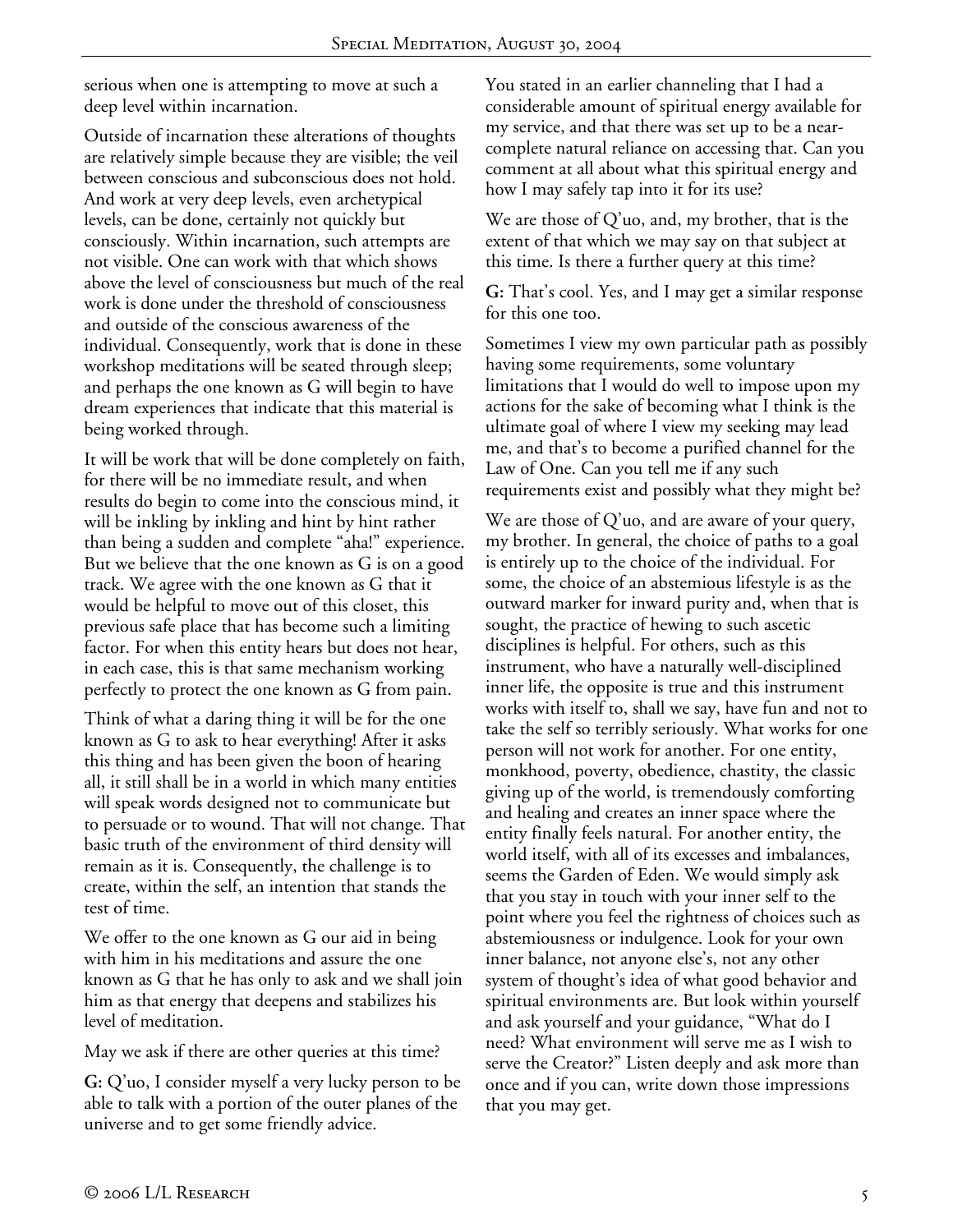It is well to be in communication with yourself, to create a way for you to talk with yourself. This instrument, for instance, keeps a notebook and when she wishes to move a little more deeply into her guidance, she will actually sit down and write out a question and then simply ask for guidance. When that next thought comes into the mind, she begins to write it down as if it were not coming from her but through her and she has found this to be very helpful. We do not know what might work for the one known as G. It may be more helpful for this entity to work with the dreams and use that as the gateway to talking to the self about the self. Whatever mode of communication is chosen, we would suggest that it be pursued with perseverance, and as we said before, patience. These are long-term processes of the self, by the self. They do not have the shortcut of the authority of the teacher and this is that which could be seen as a time-consuming factor. And yet we say to the one known as G that no teacher from the outside can affect this particular difficulty. It will be the self working with the self that begins to balance this particular distortion that runs so deep.

May we answer you further, my brother?

**G:** Thank you, that's good advice. I understand what it means to discover for myself what is right or wrong. I have what may be an extension of that question. You may have an answer to this, you may not, but I would like to ask because I am not exactly sure myself. I am curious to know what effect these three substances have on me and my seeking: alcohol, cigarettes and refined sugar. Alcohol especially. I feel such a conflict, at times between filling in social needs and once-in-a-while occasion of drinking [alcohol] that goes along with that, and the seeming "harm" that sometimes it feels like it brings to my path.

We are those of Q'uo, and are aware of your query, my brother. We have discussed before that any substance that alters the mood can be seen as that which is a short-cut or a crutch. The cigarettes and the alcohol are both those types of things and that which you call refined sugar is, in a more subtle way, also that which alters the mood. However, we believe we would be moving beyond our proper limits in speaking further of such substances in this regard. They are not critical to the progress of this entity, one way or another. However, they have their

impact, as does everything that affects the one known as G. We therefore leave it to the one known as G to assess the proper balance in the use of such substances. Does this entity feel that these substances are helpful? If so, what is the proper use, the appropriate balance, or the golden mean for the use of such substances?

## Is there a final query at this time?

**G:** Yes. Last year I was a told by another local channel that, in my past somewhere, there was what this channel's source described as a cutting, decisive, split between my mother and I. I don't know how that operates or works or when it happened but the information seemed to resonate with me because, at some point in my life, I feel like there was a distance put between my mother and that I've never been able to breach. So many times when I am talking with her I can't help but feel an irritation and intolerance about who she is and I honestly have no clue where it's coming from. Why would I feel that way? Could you speak to this at all, Q'uo? And, thank you for your time spent with me today.

We are those of Q'uo, and are aware of your query, my brother. We see no harm in saying that this split was made with your mother as well as your father, but certainly more so with your mother, before birth and is part and parcel of this initial decision that you made to distance yourself from those whose nature was disharmonious. The weakness that was perceived by the infant, G, is no longer applicable to the one known as G at this time. However, as we said earlier, this early decision has never been rescinded and it shall be the work of some time for this entity to get to the depth of being at which this separation was chosen.

We thank the one known as G for his work, his love, and his calling upon us. It has been our distinct pleasure to be with each of you and to work with these questions. Our hearts go out to each of you and your poignant and never-ending efforts to be. There are many challenges to uncover being, many straws in the wind, many discouragements, and many trials. We commend each of you for your courage, your persistence, and your love. You are beautiful beings and we celebrate you. We hope we may help you to bloom. You are doing a beautiful job. We are with you.